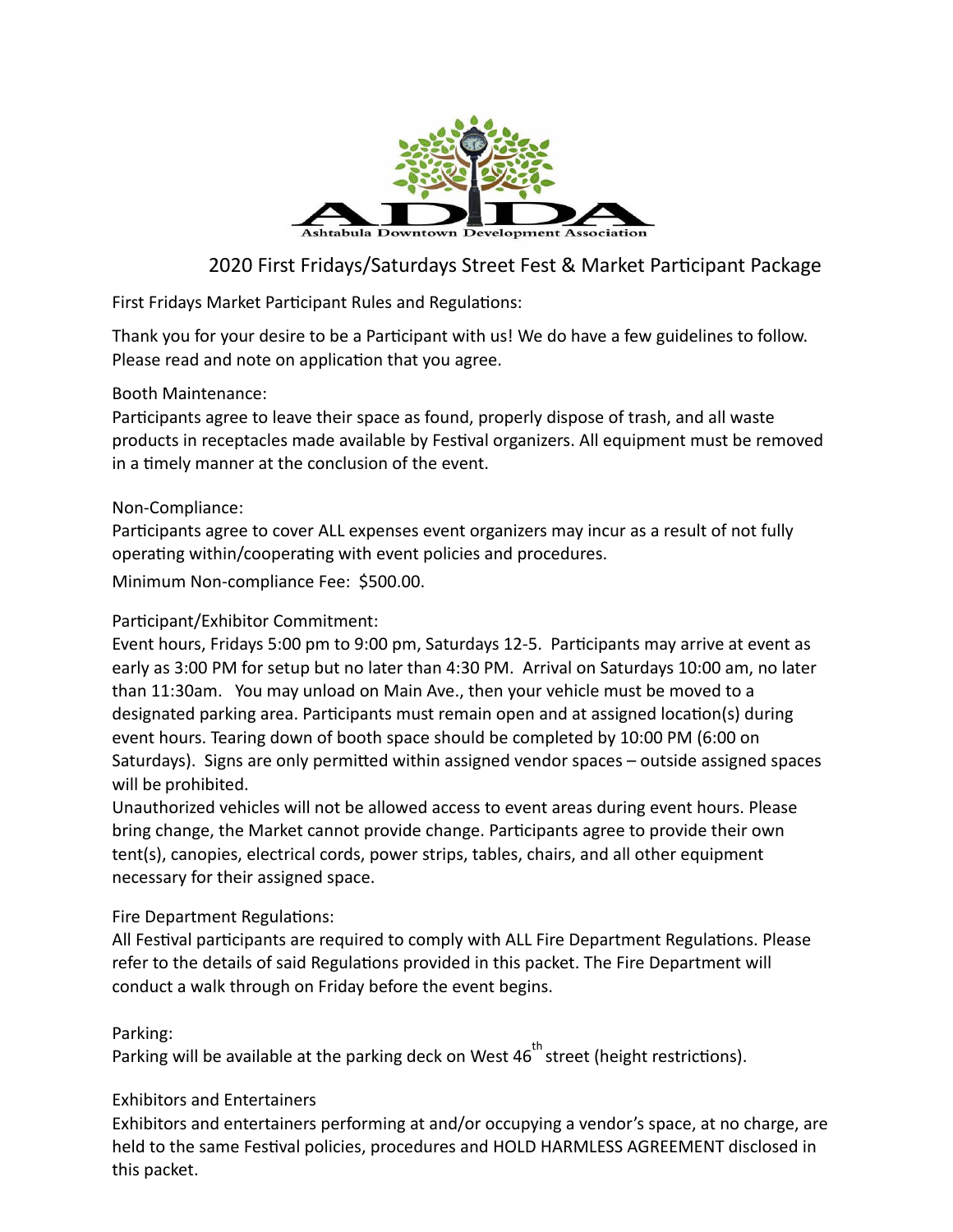#### Restrictions:

Do not sell or attempt to sell, market, advertise, give away, or have in your possession: Pornographic material, illegal drugs or drug paraphernalia, medicines, nutritional supplements, alcohol or alcoholic beverages, stolen property, poppers, fireworks, firearms, weapons, switchblades, fixed blades of 2 1/2 inches or more (unless pre-approved by the Market committee), and/or any other illegal items, pets or animals of any kind (no living thing finned, feathered, furred, shelled (or otherwise)c, unless pre-approved by the Market committee. No automobile fluids or oils, or tires.

Participants are prohibited from engaging in any activity that involves body puncturing, including, but not limited to piercing of ears, noses, tongues, or any other body part, tattooing or any similar act that breaks the skin in any fashion.

Market management reserves the right to determine and remove any Participant/products deemed restricted at management discretion.

## Food and Beverage Vendors

(Liability Insurance, Permits, Equipment, and Space)

Food and beverage vendors must be protected by their own liability insurance. Please provide a copy of your Certificate of Insurance (sample included), with the completed application and fee.

All food and beverage vendors must have a valid Ashtabula City Health Department (ACHD) permit. Vendors selling pre-packaged foods must also pay for space and secure a valid HD permit. Please contact the ACHD at (440-992-7121), to satisfy permit requirements provided in this packet.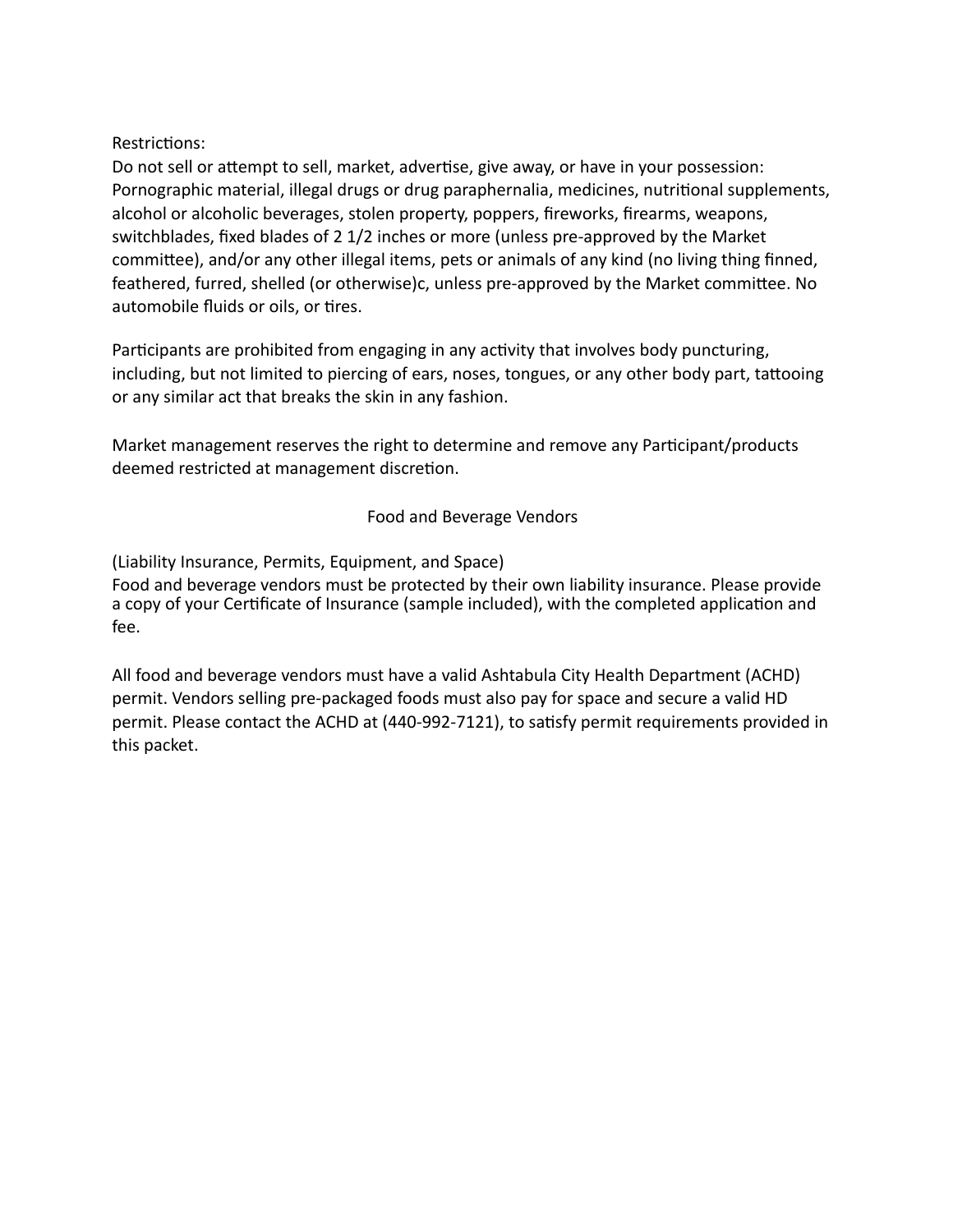

#### 2020 First Fridays Street Fest & Market Participant Application

After completing the application, please mail it, along with your payment to: Ashtabula Downtown Development Association, P.O. Box 362, Ashtabula, OH 44004. Application and space rental fee due by the Friday one week prior to that month's event. \*\*Please note, this is a non-refundable event. We will contact you to confirm your approval.

|                                                                                 | <b>VENDOR TYPE</b> |                                                                    |
|---------------------------------------------------------------------------------|--------------------|--------------------------------------------------------------------|
|                                                                                 |                    | (Check your appropriate vendor type - Food Vendor Permit Required) |
| Merchandise (\$10/space) Food/Beverage (\$25/space) ______                      |                    |                                                                    |
|                                                                                 |                    |                                                                    |
| Exhibitor (NC) _________Car Exhibitor (NC) ___________Entertainer (NC) ________ |                    |                                                                    |
| Description of your business/Items/Activity to be sold:                         |                    |                                                                    |

Email a picture of your items to: [downtownashtabula@outlook.com](mailto:downtownashtabula@outlook.com)

\*\* Management reserves the right to reject items that may be listed.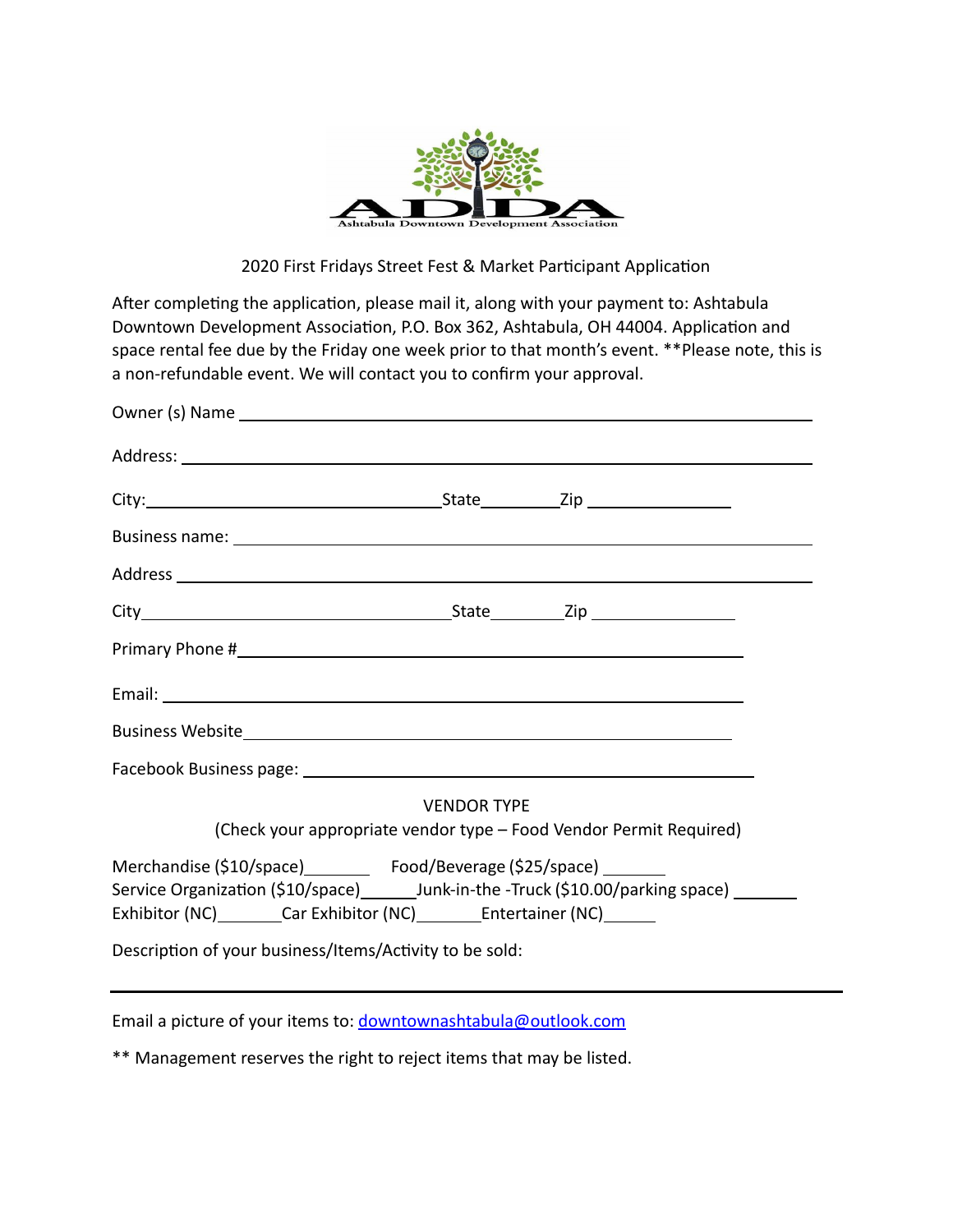First Fridays Street Fest & Markets I am applying for:

- $\Box$  May 1st
- May 2nd
- $\square$  June 5th June
- $\Box$  June 6th
- $\Box$  July 3rd
- $\Box$  July 11th
- $\Box$  August 7th
- $\square$  September 4th
- $\square$  September 5th
- $\Box$  September 19
- October 2nd

Payment Amount Enclosed: \$

\*\*\* REFUND POLICY – Non-refundable. We will not cash your check unless you are approved as a Participant.

Contacts: Lori Albrecht 216-401-4941 Marty Cephas 216-262-0138 Maria Abbott 440-812-2916 Email: [downtownashtabula@outlook.com](mailto:downtownashtabula@outlook.com)